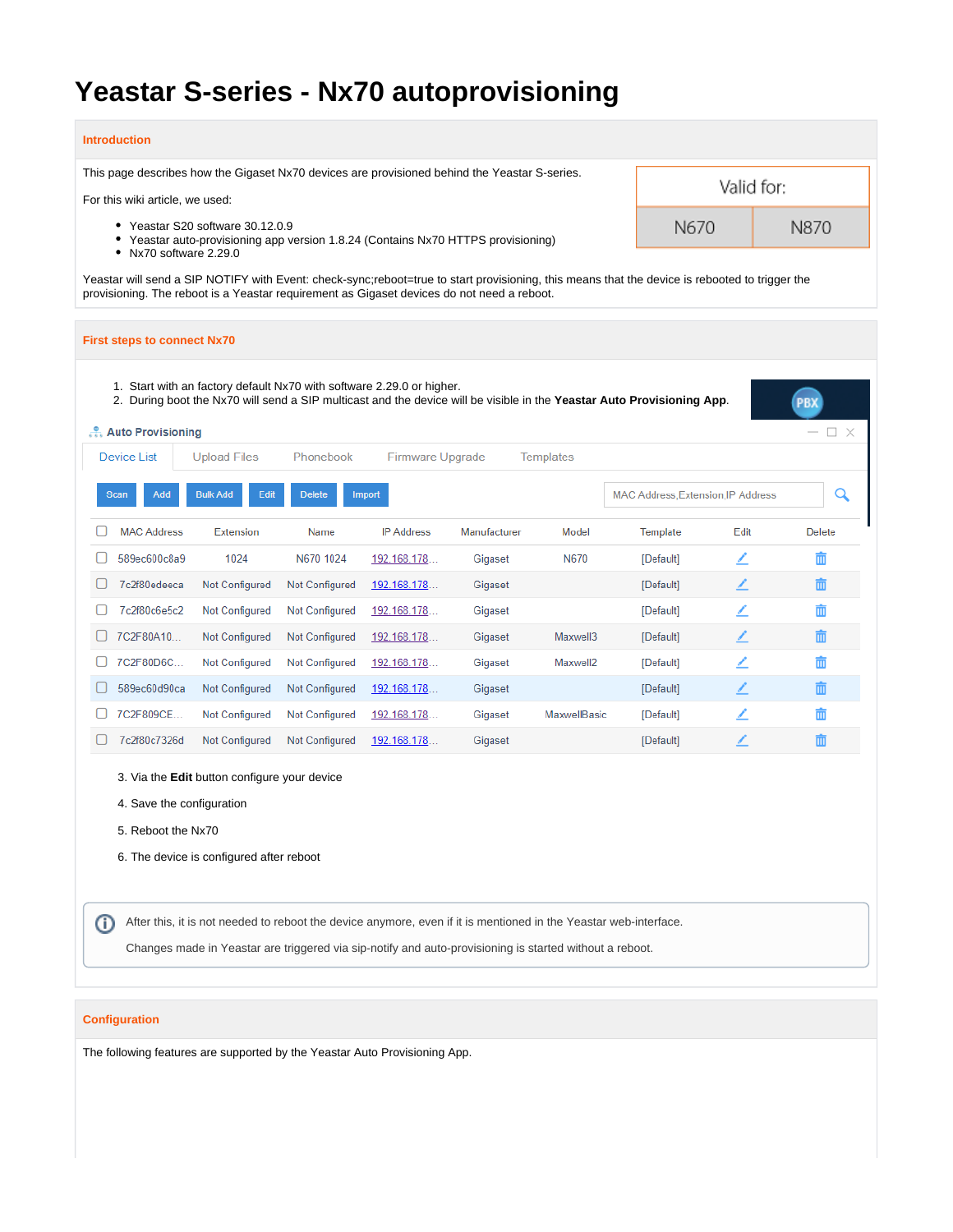- N670 up to 20 handsets
- N870 up to 50 handsets (N870 can handle 250 but for now limited by Yeastar to 50)
- LDAP phone-book
- Central phone-book
- Call Waiting
- Voicemail
- Language
- Admin Password
- Tone scheme
- Time zone
- NTP server
- Codecs
- Firmware update

#### **Add handsets/Accounts**

#### You can configure your handsets by selecting the Extension and define the (internal) LDAP service.

|                               |                                                 |            |                          | <b>Edit Device</b>                            |           |              |                          | $\times$                 |
|-------------------------------|-------------------------------------------------|------------|--------------------------|-----------------------------------------------|-----------|--------------|--------------------------|--------------------------|
|                               | Manufacturer:                                   | Gigaset    | $\overline{\phantom{a}}$ | MAC Address:                                  |           | 589ec600c8a9 |                          |                          |
| Model:                        |                                                 | N670       | $\overline{\phantom{a}}$ | Template:                                     |           | [Default]    | $\overline{\phantom{a}}$ |                          |
| Account<br>Handsets:          | Features<br>$1 - 10$<br>$\overline{\mathbf{v}}$ | Preference |                          | Codec<br>LDAP                                 |           |              |                          |                          |
| $\sqrt{\phantom{a}}$ Handset1 | Extension:                                      | 1024       | $\overline{\phantom{a}}$ | Label:                                        | N670 1024 | LDAP:        | LDAP <sub>1</sub>        | $\overline{\phantom{a}}$ |
| $\sqrt{\phantom{a}}$ Handset2 | Extension:                                      | 1031       | $\overline{\phantom{a}}$ | Label:                                        | 1031 Int  | LDAP:        | LDAP <sub>1</sub>        | $\overline{\phantom{a}}$ |
| Handset3<br>. .               | Extension:                                      | 1000       | $\overline{\phantom{a}}$ | Label:                                        |           | LDAP:        | None                     | $\overline{\phantom{a}}$ |
| Handset4<br>. .               | Extension:                                      | 1000       | $\overline{\phantom{a}}$ | Label:                                        |           | LDAP:        | None                     | $\overline{\phantom{a}}$ |
| Handset5<br>$\mathbf{1}$      | Extension:                                      | 1000       | $\overline{\phantom{a}}$ | Label:                                        |           | LDAP:        | None                     | $\overline{\phantom{a}}$ |
| Handset6<br>$\Box$            | Extension:                                      | 1000       | $\overline{\phantom{a}}$ | Label:                                        |           | LDAP:        | None                     | $\overline{\mathcal{M}}$ |
| 7.                            |                                                 | $\sim$     |                          | $\alpha$ . The set of $\alpha$<br><b>Save</b> | Cancel    | $\sim$ $ -$  | $\sim$                   | $\overline{\phantom{a}}$ |

To register the DECT handsets you need to open the Nx70 web-interface and [start registration](https://teamwork.gigaset.com/gigawiki/display/GPPPO/FAQ+Nx70+-+Mobile+Devices).

**Features**

- **Call Waiting**: Disable / Enable Call Waiting on all DECT handsets
- **Voicemail:** Disable / Enable the voicemail service on all DECT handsets
- **Central phonebook:** The URL to a [central phonebook,](https://teamwork.gigaset.com/gigawiki/pages/viewpage.action?pageId=902955346) this is not the Yeastar (LDAP) phonebook. See below on this page for more info.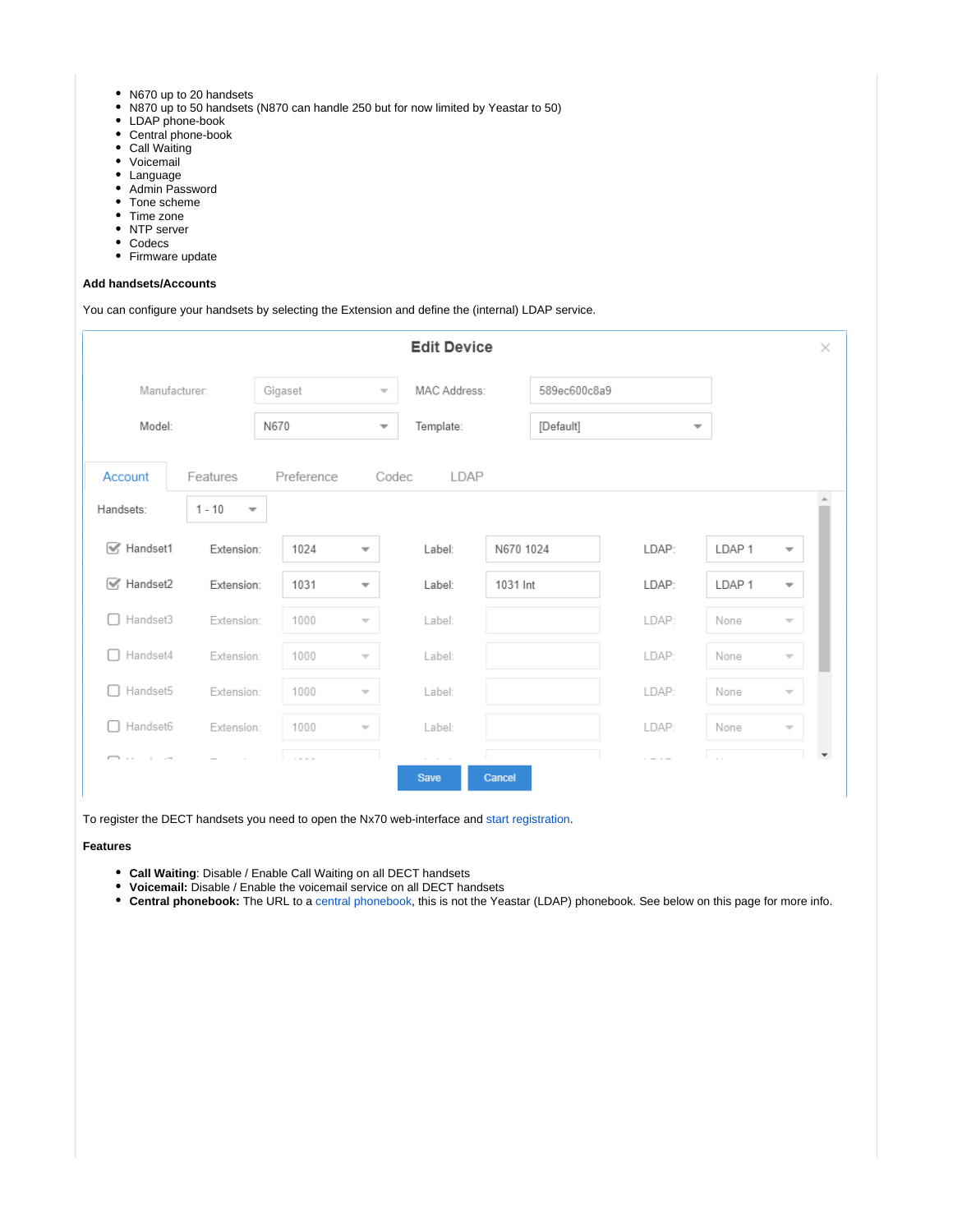|                                                                                                                                                                                                                                                                                                                                                              |                  |                          | <b>Edit Device</b> |              |                          |  |
|--------------------------------------------------------------------------------------------------------------------------------------------------------------------------------------------------------------------------------------------------------------------------------------------------------------------------------------------------------------|------------------|--------------------------|--------------------|--------------|--------------------------|--|
| Manufacturer:                                                                                                                                                                                                                                                                                                                                                | Gigaset          | v                        | MAC Address:       | 589ec600c8a9 |                          |  |
| Model:                                                                                                                                                                                                                                                                                                                                                       | N670             | $\overline{\phantom{a}}$ | Template:          | [Default]    | $\overline{\phantom{a}}$ |  |
|                                                                                                                                                                                                                                                                                                                                                              |                  |                          |                    |              |                          |  |
| Account<br>Features                                                                                                                                                                                                                                                                                                                                          | Preference       | Codec                    | LDAP               |              |                          |  |
| Call Waiting                                                                                                                                                                                                                                                                                                                                                 |                  |                          |                    |              |                          |  |
| <b>√</b> Voicemail                                                                                                                                                                                                                                                                                                                                           |                  |                          |                    |              |                          |  |
| Central phonebook                                                                                                                                                                                                                                                                                                                                            |                  |                          |                    |              |                          |  |
| Enable Central Phonebook                                                                                                                                                                                                                                                                                                                                     |                  |                          |                    |              |                          |  |
| Index<br>Phonebook URL                                                                                                                                                                                                                                                                                                                                       |                  | Phonebook Name           |                    |              |                          |  |
| 1                                                                                                                                                                                                                                                                                                                                                            |                  |                          |                    |              |                          |  |
|                                                                                                                                                                                                                                                                                                                                                              |                  |                          |                    |              |                          |  |
| <b>Preferences</b>                                                                                                                                                                                                                                                                                                                                           |                  |                          |                    |              |                          |  |
| • Language: The web-interface language of the system.<br>• Admin Password: In the field, configure your admin password. If this is empty, your password entered during Nx70 installation will not be<br>overwritten.<br>• Tone Scheme: The tone scheme of the country where you use the system.<br>• Primary NTP Server: The NTP server URL you want to use. |                  |                          |                    |              |                          |  |
|                                                                                                                                                                                                                                                                                                                                                              |                  |                          | <b>Edit Device</b> |              |                          |  |
| Manufacturer:                                                                                                                                                                                                                                                                                                                                                | Gigaset          | $\overline{\phantom{a}}$ | MAC Address:       | 589EC600C8A9 |                          |  |
| Model:                                                                                                                                                                                                                                                                                                                                                       | N670             | ۳                        | Template:          | [Default]    | ▼                        |  |
| Features                                                                                                                                                                                                                                                                                                                                                     | Preference       | Codec                    | LDAP               |              |                          |  |
|                                                                                                                                                                                                                                                                                                                                                              | German           | ▼                        |                    |              |                          |  |
|                                                                                                                                                                                                                                                                                                                                                              | <b>O</b> Fixed   | $\bigcirc$ Prefix        |                    |              |                          |  |
|                                                                                                                                                                                                                                                                                                                                                              | Germany          | ▼                        |                    |              |                          |  |
|                                                                                                                                                                                                                                                                                                                                                              | Use PBX TimeZone |                          |                    | ▼            |                          |  |
| Account<br>Language:<br>Admin Password:<br>Tone Scheme:<br>Time Zone:<br>Primary NTP Server:                                                                                                                                                                                                                                                                 | pool.ntp.org     |                          |                    |              |                          |  |
|                                                                                                                                                                                                                                                                                                                                                              |                  |                          |                    |              |                          |  |
|                                                                                                                                                                                                                                                                                                                                                              |                  |                          |                    |              |                          |  |
|                                                                                                                                                                                                                                                                                                                                                              |                  |                          |                    |              |                          |  |

## **Codec**

If you disable the G.729 codec you will have more channels on the DECT base. (10 instead of 8)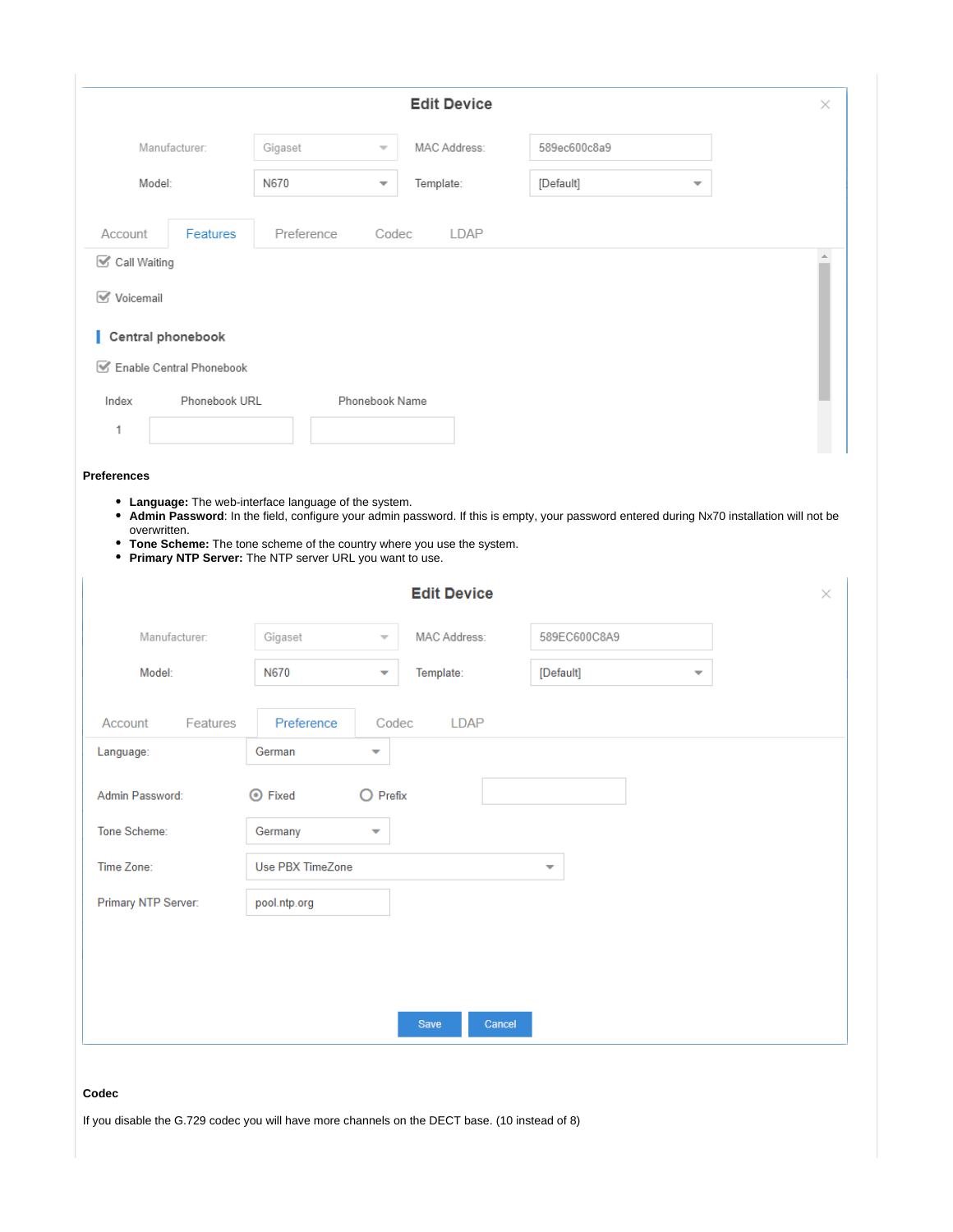|                                 |                    |                                                                                                                                                                                     |                          | <b>Edit Device</b>                                                                        |                                                 | ×             |
|---------------------------------|--------------------|-------------------------------------------------------------------------------------------------------------------------------------------------------------------------------------|--------------------------|-------------------------------------------------------------------------------------------|-------------------------------------------------|---------------|
|                                 | Manufacturer:      | Gigaset                                                                                                                                                                             |                          | MAC Address:                                                                              | 589ec600c8a9                                    |               |
| Model:                          |                    | N670                                                                                                                                                                                | $\overline{\phantom{a}}$ | Template:                                                                                 | [Default]<br>$\overline{\phantom{a}}$           |               |
| Account                         | Features           | Preference                                                                                                                                                                          | Codec                    | LDAP                                                                                      |                                                 |               |
|                                 |                    | Available Codecs                                                                                                                                                                    |                          |                                                                                           | Selected Codecs                                 |               |
|                                 | G.729              |                                                                                                                                                                                     |                          | G.711_alaw<br>G.711_ulaw<br>$\frac{1}{2} \times \frac{1}{2} \times \frac{1}{2}$           | $\triangleright$<br>$\frac{1}{2}$ $\frac{1}{2}$ |               |
|                                 |                    |                                                                                                                                                                                     |                          |                                                                                           |                                                 |               |
| $\bullet$<br>٠                  | Password: password | • Server Address: The IP address of the Yeastar PBX<br>• Server Port: The LDAP server port (389)<br>LDAP Search base (Base DN): dc=pbx,dc=com<br>• Username: cn=admin,dc=pbx,dc=com |                          | • Directory name: The name of the phone-book, visible in the DECT handsets,               |                                                 |               |
|                                 |                    |                                                                                                                                                                                     |                          | <b>Edit Device</b>                                                                        |                                                 |               |
|                                 | Manufacturer:      | Gigaset                                                                                                                                                                             |                          | MAC Address:                                                                              | 589ec600c8a9                                    |               |
| Model:                          |                    | N670                                                                                                                                                                                | $\overline{\phantom{a}}$ | Template:                                                                                 | [Default]<br>$\overline{\phantom{a}}$           |               |
|                                 | Features           | Preference                                                                                                                                                                          | Codec                    | <b>LDAP</b>                                                                               |                                                 |               |
| <b>LDAP</b><br>Account<br>LDAP: |                    | LDAP <sub>1</sub>                                                                                                                                                                   | ▼                        |                                                                                           |                                                 | $\times$<br>盀 |
|                                 |                    |                                                                                                                                                                                     |                          | Enable directory (Please check this option to make the configurations below take effect.) |                                                 |               |
| Directory name:                 |                    | Yeastar                                                                                                                                                                             |                          |                                                                                           |                                                 |               |
| Server Address:                 |                    | 192.168.178.210                                                                                                                                                                     |                          |                                                                                           |                                                 |               |

# **Firmware update**

Via the firmware update page you can add the [latest Nx70 software.](https://teamwork.gigaset.com/gigawiki/pages/viewpage.action?pageId=702251506) (Yeastar require to change the name of the firmware file as no special characters are allowed) You need to start provisioning by entering the Nx70 config in Yeastar and just press save.

Yeastar will send a SIP notify and provisioning/firmware update is then started.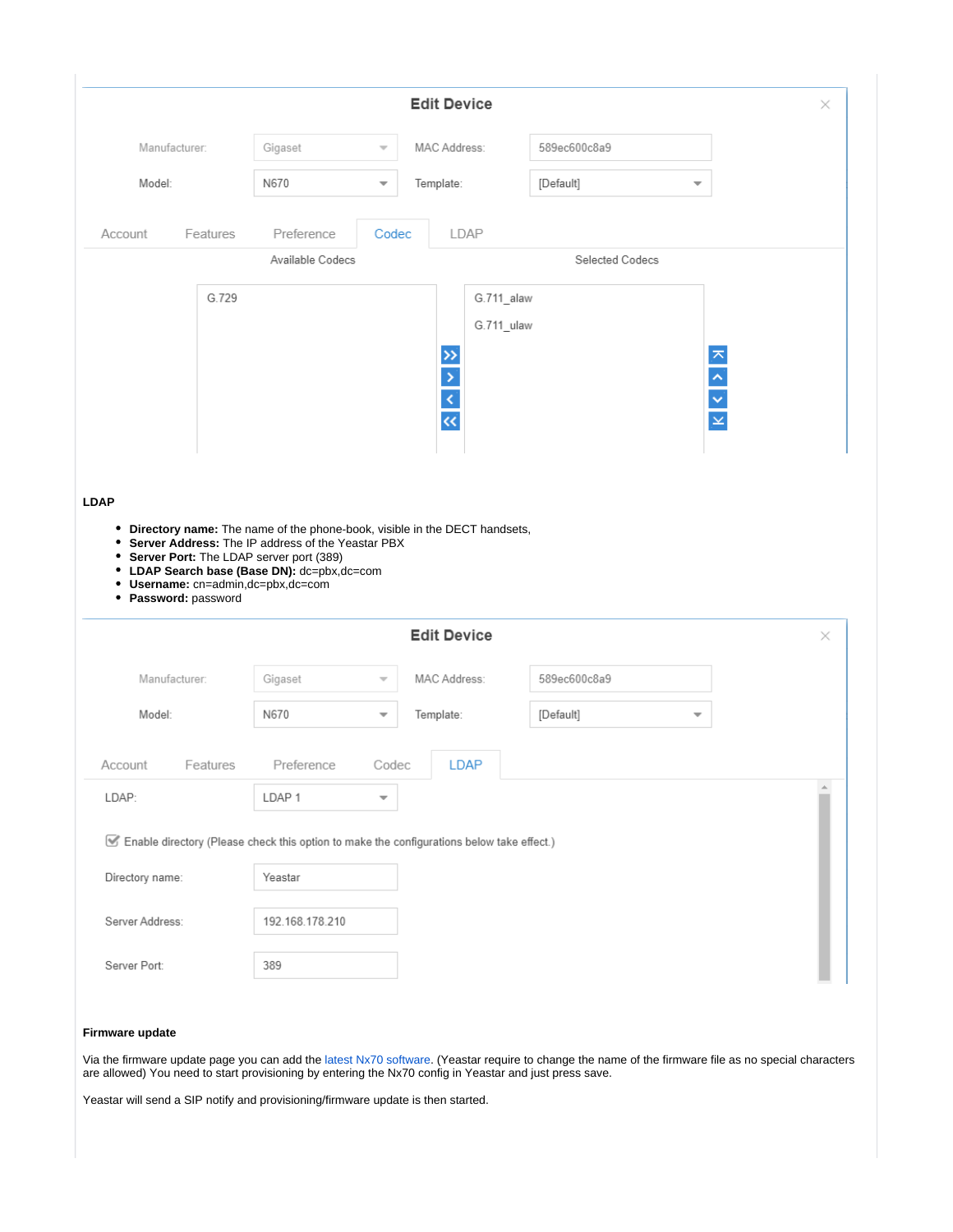| <b>Auto Provisioning</b>                              |                                      |                                                                           |                                                                                      |                                                                                                                    | $ \Box$ $\times$ |
|-------------------------------------------------------|--------------------------------------|---------------------------------------------------------------------------|--------------------------------------------------------------------------------------|--------------------------------------------------------------------------------------------------------------------|------------------|
| <b>Device List</b>                                    | <b>Upload Files</b>                  | Phonebook                                                                 | Firmware Upgrade                                                                     | Templates                                                                                                          |                  |
|                                                       |                                      | Only the configured phones in the "Device List" can upgrade the firmware. |                                                                                      |                                                                                                                    |                  |
| $\boxtimes$ Enable Upgrade $\textcircled{\textsf{D}}$ |                                      |                                                                           |                                                                                      |                                                                                                                    |                  |
| Gigaset N670 Firmware:                                |                                      | N8702290RC3.bin                                                           | <b>Upload</b><br><b>Delete</b>                                                       |                                                                                                                    |                  |
|                                                       |                                      |                                                                           |                                                                                      |                                                                                                                    |                  |
| Gigaset N870 Firmware:                                |                                      |                                                                           | <b>Upload</b><br><b>Delete</b>                                                       |                                                                                                                    |                  |
|                                                       |                                      |                                                                           |                                                                                      |                                                                                                                    |                  |
|                                                       |                                      |                                                                           |                                                                                      |                                                                                                                    |                  |
|                                                       |                                      |                                                                           |                                                                                      |                                                                                                                    |                  |
|                                                       |                                      |                                                                           |                                                                                      |                                                                                                                    |                  |
|                                                       |                                      |                                                                           |                                                                                      |                                                                                                                    |                  |
|                                                       |                                      |                                                                           |                                                                                      |                                                                                                                    |                  |
|                                                       |                                      |                                                                           |                                                                                      |                                                                                                                    |                  |
|                                                       |                                      |                                                                           |                                                                                      |                                                                                                                    |                  |
|                                                       |                                      |                                                                           | Save                                                                                 | Cancel                                                                                                             |                  |
|                                                       |                                      |                                                                           |                                                                                      |                                                                                                                    |                  |
|                                                       | Using your own provisioning template |                                                                           |                                                                                      |                                                                                                                    |                  |
|                                                       |                                      | Yeastar offers the possibility to upload your own provisioning template.  |                                                                                      |                                                                                                                    |                  |
|                                                       |                                      |                                                                           |                                                                                      | Just create an XML provisioning file with all settings and upload via the Yeastar Provisioning App - Upload Files. |                  |
|                                                       |                                      |                                                                           | Make sure the name of the file is the <mac address="">.xml, see example below.</mac> |                                                                                                                    |                  |
|                                                       |                                      |                                                                           |                                                                                      |                                                                                                                    |                  |
| Auto Provisioning                                     |                                      |                                                                           |                                                                                      |                                                                                                                    | $ \Box$ $\times$ |
| Device List                                           | <b>Upload Files</b>                  | Phonebook                                                                 | Firmware Upgrade                                                                     | Templates                                                                                                          |                  |
| <b>Upload a File</b>                                  | <b>Delete</b>                        |                                                                           |                                                                                      |                                                                                                                    |                  |
|                                                       |                                      |                                                                           | Name                                                                                 |                                                                                                                    | Delete           |
| П                                                     |                                      |                                                                           | 589ec600c8a9.xml                                                                     |                                                                                                                    | 面                |